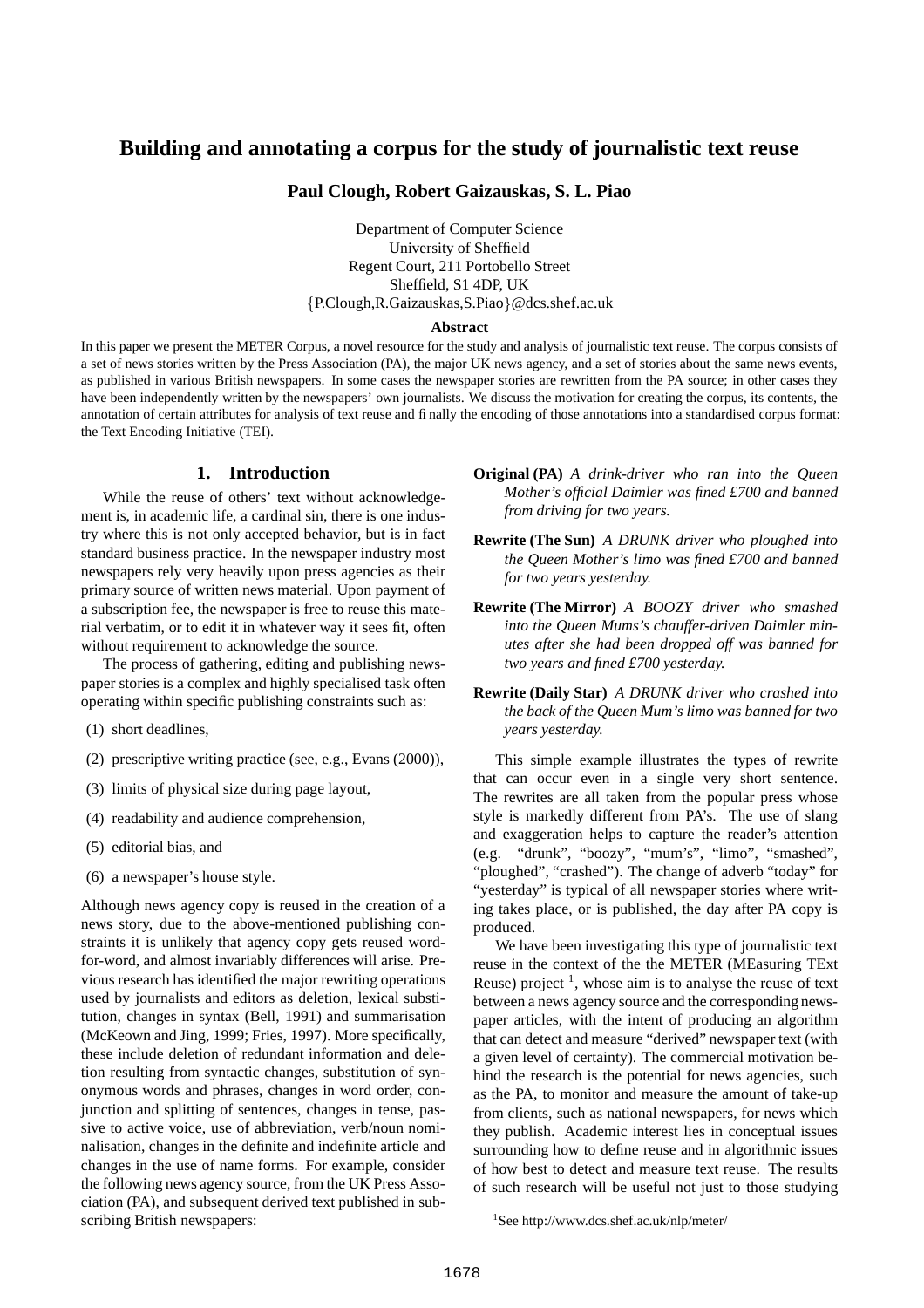text reuse, but to the wider community of language engineering including computational stylistics, lexicon construction, natural language generation and automatic summarisation and paraphrasing.

In order to support this research we have created a corpus of relevant news materials. The METER Corpus is a collection of over 1,700 texts gathered specifically for analysis of journalistic text reuse. The corpus consists of news agency text produced by the main supplier of news in the UK, the Press Association (PA), and corresponding articles from national papers of the British Press who subscribe to the PA news service. These include *The Times*, *The Guardian*, *Independent*, *Telegraph*, *Daily Mail*, *Express*, *The Sun*, *Daily Star* and *The Mirror*. In the British media industry, it is common practice for newspapers to produce news articles based upon versions (called *copy*) released by the PA (regarded as "pre-fabricated" input by the journalist). Given that news agency discourse structure follows a similar format to that of a newspaper story, the chances that PA is reused over other documentary sources such as press releases, court reports and technical documents is high.

In the rest of this paper we first discuss conceptual issues underlying text reuse and the simple scheme we have used to classify reuse, then describe the METER corpus contents and its annotation based on our approach to classifying reuse, and finally present the TEI-conformant markup scheme we have used to realise the annotations in the corpus.

### **2. Conceptualising the problem**

In thinking about how text reuse might be measured, it is important to realise that one is dealing with a continuous phenomenon that stretches from verbatim, or literal word-for-word reuse, through varying degrees of transformation involving substitutions, insertions, deletions and reorderings, to a situation where the text has been generated completely independently, but where the same events are being described by another member of the same linguistic and cultural community (and hence where one can anticipate overlap of various sorts). Bearing this in mind, we were very conscious of the difficulty, and possible futility, of trying to define reuse too precisely. We were also aware that a subjective element will remain in many judgements of whether reuse has occurred in specific cases.

#### **2.1. The challenge of measuring reuse**

Given two texts is it possible to determine, within acceptable levels of probability, whether one text is *derived* from the other? To clarify this, consider the scenario from Figure 1.

In the figure the dotted box denotes the "world of text"; outside it are "events" which occur in the non-linguistic world, and are described in texts. In this example, we consider three versions of the same story: the PA version (A), *The Times* version (B), and the *Daily Mail* version (C). Suppose the event being reported is a court case and assume the PA and *Times* reporters both attend the case; from this the stories A and B are written independently. While the stories are written independently, they will share much lexical content (e.g. the name of the accused, the charge, the verdict,



Figure 1: *Derivation* in journalistic text reuse

etc.) because they are reporting the same event, and structurally they will appear similar because they follow "standard" news discourse structuring. The *Daily Mail* reporter could not attend the press conference so instead rewrites the PA version to create text C. The following relationships exist: (A,B) are independent and (A,C) is a derived pair  $((B,C)$  are also assumed to be independent). The question is whether we can correctly identify the dependent pair (A,C) and not falsely identify the independent pair (A,B), despite the inevitable similarities.

### **2.2. Classifying text reuse**

As noted in the introduction to this section, text reuse is a continuous phenomenon. However, to make any headway in studying it, it is necessary to attempt some classification of *degree* of reuse. It is also necessary to specify the *level* of textual unit(s) at which one will identify reuse.

Driven partly by pragmatic concerns (potential utility for a news agency; feasibility of human annotators carrying out the task), we have opted to classify two levels of text unit and for each to distinguish three degrees of reuse.

At the highest level, the level of the whole document, one can make a single crude judgment as to whether one text has been derived from another. At this level we classify the degree to which a newspaper article depends upon PA copy as its source as:

- (1) **Wholly-derived**: PA is the *only* source;
- (2) **Partially-derived**: PA is a source, but *not* the only source; or,
- (3) **Non-derived**: PA copy has not been used in the production of the newspaper text.

Document-level dependency measures the *extent* to which a newspaper has used PA copy ranging from the entire newspaper text, through parts reused, to none of the newspaper text derived from the PA, the source text.

The second level at which we identify reuse is at the word sequence, or lexical level. The classification of lexical-level information is a more ambitious scheme that attempts to capture reuse *within* the newspaper text itself down to the word or phrasal level. Again, a 3-category scheme has been devised to capture relationships between PA copy and the newspaper: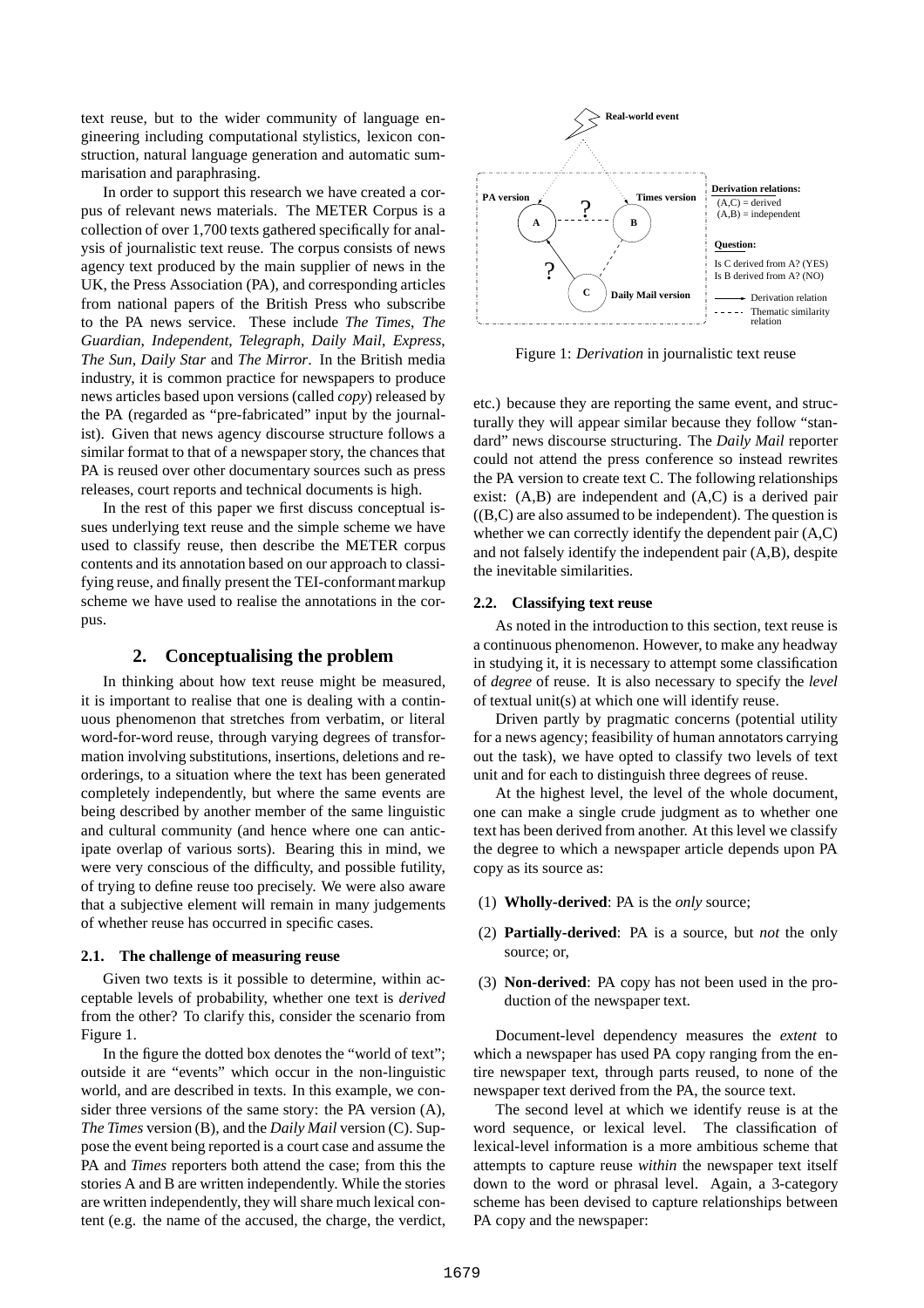- (1) **Verbatim**: text reused word-for-word to express the same information;
- (2) **Rewrite**: text paraphrased to express the same information;
- (3) **New**: text used to expressinformation appearing in the newspaper, but not in the PA copy (could include word sequences in the PA, but not used in the same context).

This level of classification attempts to identify newspaper text which has been lifted from PA copy with no change, lifted but paraphrased and not lifted at all.

### **2.3. Identifying derived texts**

Given this scheme for classifying reuse, the question arises as to how this reuse is to be identified. Ideally one would observe a newspaper journalist at work, and see what use he or she makes of the agency source. Since this was impossible in our case, we have instead been forced to rely upon the judgments of a professional journalist who read the PA source and a candidate derived text, and applied the scheme *post hoc*.

Deciding whether a newspaper is derived from PA copy is similar to identifying characteristics that distinguish plagiarised texts from those written independently. Typically the decisions are subjective and hard to define, but the key factors in making judgments are:

- (1) **Factual overlap** If all the information in the newspaper text is also found in the PA text, then it is a candidate wholly-derived text; if facts in the article are not in the PA text then clearly it is at best partially-derived.
- (2) **Linguistic variation** The length, location, grouping and dispersion throughout PA and newspaper copy of verbatim matches and of potential paraphrases or rewritings signify potential reuse; certain sorts of rewriting are conventional and easily detected by a professional journalist.
- (3) **Pragmatics of news production** A professional journalist uses his or her knowledge of how news is produced in the UK to assist in judgments about reuse.
	- News agency copy is reused frequently, especially for particular sorts of stories, such as court cases, where the PA has a strong presence and wide coverage.
	- The PA is the main UK news provider with a large customer base. Similarities between PA and a newspaper are likely to come from reuse of PA rather than other sources.
	- Since customers pay up to *£*700,000 annually for PA copy, it is unlikely that they do not make use of PA as the source, except in cases where the newspaper has a strong interest in having its own reporter present – cases which can be predicted, to some extent, by the significance of the events being reported and the bias of the newspaper.

# **3. Constructing the corpus**

To support the analysis and evaluation of algorithms for measuring text reuse, we have created the METER corpus. The corpus consists of 1,716 texts gathered manually over the duration of the METER project and collated into a suitable structure for both manual and computational analysis. A news story from a particular day is identified by the PA using a *catchline*: a short name indicating to journalists the topic of the story; e.g., the catchline *hamilton* identifies a story about the Tory MP Neil Hamilton and Al Fayed. For a given catchline, the PA output several pages of press reports presenting the facts of the story in news discourse. By this we mean that the structure of a PA story can be seen to follow typical structures used to convey written news to its reader (see, e.g., van Dijk (1988)). For each PA catchline, newspaper articles from the Brtish Press can be identified which report the same set of facts or event.

Bearing in mind that the PA release on average 1,500 news stories each day, determining the extent of news to cover formed an important part of the practical construction of the METER corpus. To make the amount of news collected for analysis manageable and given the limited effort available for corpus construction, we constrained the METER Corpus both in terms of the domains and date range covered. Given that PA copy is more likely to be used in stories which report daily news events (known as the "hard" news), we concentrated on two areas of news reporting: 1) law and courts, and 2) show business. Typically hard news is divided between tales of disaster, crime and incidents called "spot" news and those of politics or diplomacy. Soft news are stories that tend to deviate from the structure of hard news and include feature stories, editorials or commentaries. News agencies such as the PA are generally regarded as the main suppliers of hard news and custodians of its style. We chose law and court reporting from spot news and show business from soft news because:

- **Frequency** Law and court reporting and show business news stories are a recurring feature of British Press and occur daily.
- **Coverage** Stories from these domains are covered by all members of the British Press, where broadsheets typically cover more hard news and tabloids more soft news.
- **Suitability** These types of stories are suitable for reuse whereas editorials and commentaries tend to be written from primary sources such as interviews with those involved with the story.
- **Contrast** Law and court reports contrast in the style of reporting to stories from show business, with respect to freedom of expression, vocabulary and structure. For example, court stories tend to be written in a "standard" way and revolve around "hard" facts, which limit vocabulary usage and constrain the way in which text can be reused, making its identification easier; show business stories tend to be more informal and diverse. Including two contrasting domains enables the study of domain on the effects of reuse.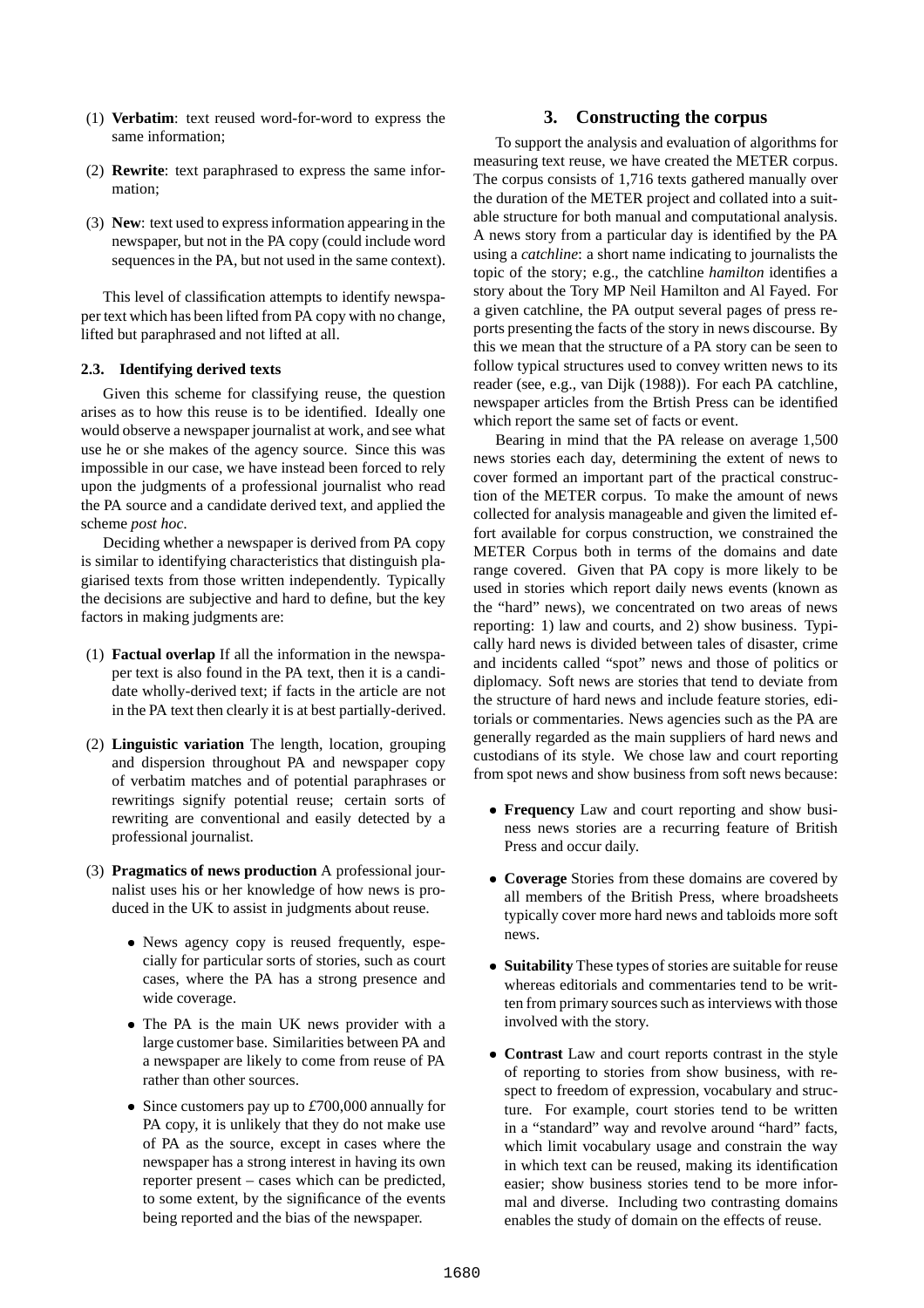|                  | <b>Domain</b>  |            |          |         |            |          |
|------------------|----------------|------------|----------|---------|------------|----------|
| Date             | <b>Courts</b>  |            |          | Showbiz |            |          |
|                  | Days           | Catchlines | Articles | Days    | Catchlines | Articles |
| <b>July 1999</b> | 3              | 36         | 146      |         |            | 13       |
| August           | 2              | 13         | 48       | 5       | 22         | 80       |
| September        | 2              | 8          | 40       |         | 6          |          |
| October          | $\overline{2}$ | 17         | 45       |         |            | Ο        |
| November         | 2              | 29         | 98       |         |            | 8        |
| December         | $\overline{2}$ | 17         | 81       |         |            | 17       |
| January 2000     | 3              | 27         | 79       | 2       |            | 32       |
| February         | $\overline{2}$ | 17         | 52       |         |            | $\Omega$ |
| March            | 3              | 15         | 66       |         |            | 0        |
| April            | 2              | 20r        | 87       |         | 2          | 6        |
| May              | U              | n          | $\Omega$ |         | O          | 0        |
| June             |                | 6          | 27       |         |            | 12       |
| Total            | 24             | 205        | 769      | 13      | 60         | 175      |

Table 1: Number of days covered during July 1999 and June 2000

Temporal coverage was constrained to a one-year period between 12 July 1999 and 21 June 2000. An average of 3 days per month were selected for law and court reports resulting in 769 newspaper articles and 660 pages of PA copy covering 205 catchlines over 24 days. Court stories were made the principal focus of the METER corpus, therefore only 175 newspaper articles and 112 pages of PA copy were collected from the show business domain. This resulted in an average of 1-2 days per month over 13 days during the course of the year. Table 1 summarises the number of days covered and newspapers collected for those days and details about the resulting composition of the corpus can be found in Gaizauskas et al. (2001).



Figure 2: The number of catchlines covered simultaneously

The distribution of number of newspapers covering the same catchline is shown in Figure 2 and can be seen to range from between 1 and 9. Typically only those stories with high news values (these are determined by the editor and restrict which stories appear in the Press) appear across many newspapers. While multiple news stories on the same catchline are more likely to be useful to those who study the ways in which different authors express the same facts, e.g. the multi-document summarisation community, these tend to be harder to collect given the diversity in focus across the British Press.

To enable the study of the impact of journalistic *style* on text reuse, the number of newspapers from which stories were gathered was large enough to cover the wide diversity of reporting style in the British Press. Figure 3 shows the proportion of corpus content drawn from each newspaper in the corpus. This includes the 9 main newspaper sources and an additional *other* category which contains articles from additional newspapers initially considered for inclusion in the corpus, but subsequently not pursued.



Figure 3: The proportion of content for each newspaper across domains

Careful selection of newspapers from different *registers* of press reporting was also made in order to allow analysis of the effects of register on press rewriting. In the British Press, newspapers are typically categorised according to their reporting style, language used and stories covered. Tunstall (1983) uses a three-way classification scheme. Those papers with a more "formal" style are known as the *quality* press (e.g. the *Guardian* and *The Times*), also referred to as *broadsheets*. Those newspapers whose style or writing is more relaxed are known as the *popular* press (e.g. *The Sun* and *Daily Star*) and are also called *tabloids*. A distinction is also made between those tabloids which used to be broadsheets (*Daily*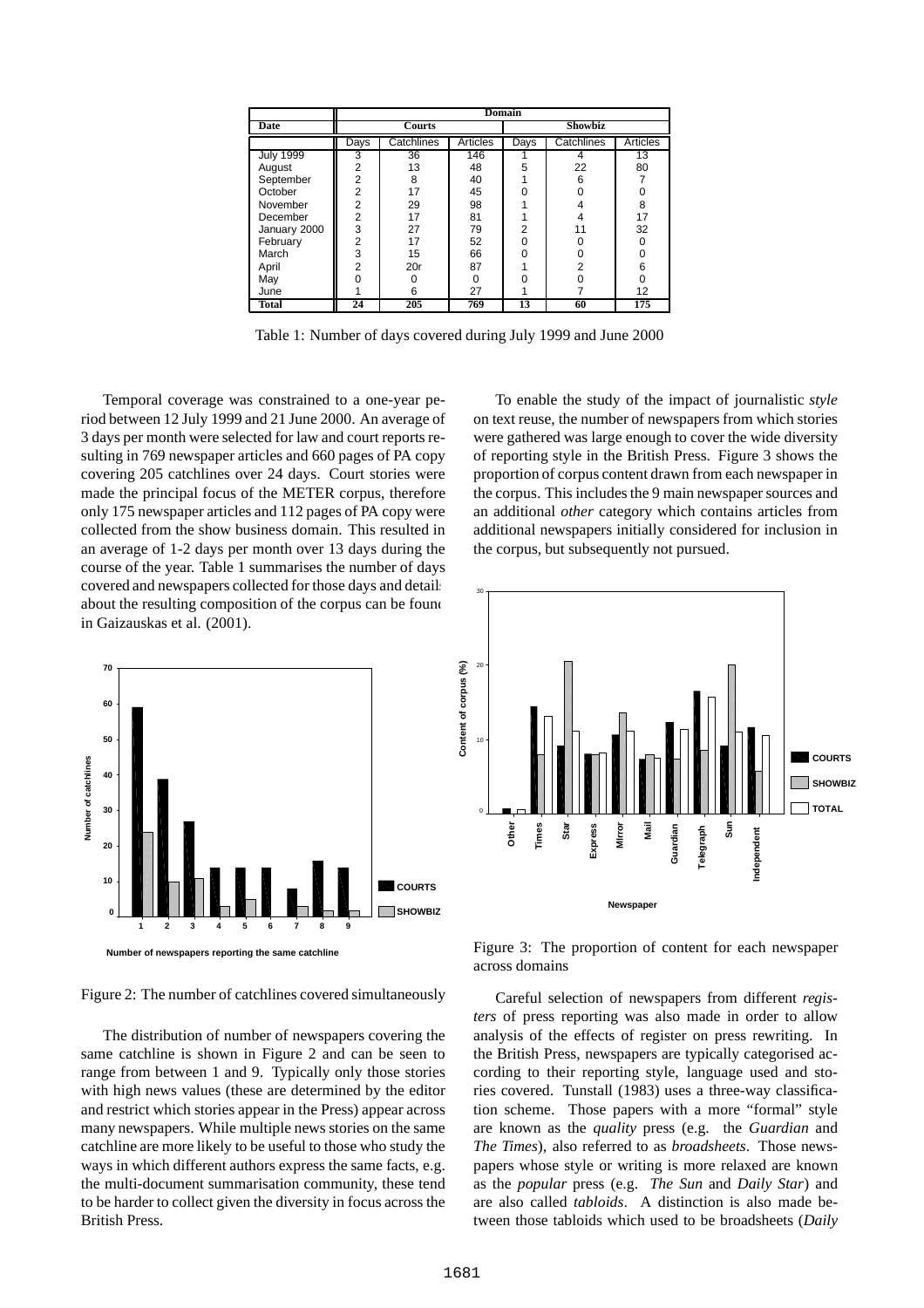*Mail* and *The Express*), but would now class themselves as tabloids (called *middle-range tabloids*), and the so-called "national" tabloids or down-market tabloids (also called "red tops" because of their red coloured masthead/title on the front page), e.g. the *Sun*, *Mirror* and *Daily Star*. Figure 4 shows the proportion of newspapers of different registers by domain in the corpus. Notice that in the courts domain the majority of content is from broadsheets or the quality press rather than tabloids or the popular press; but the situation is reversed forshow business content. This reflects the typical content of British Press, where broadsheets tend to contain a larger proportion of hard news and popular press more soft, advertising and feature stories.



Figure 4: The proportion of content for each newspaper *register* across domains

To ensure continuity between newspaper articles, only *Southern* editions were used and stories were chosen varying between the *1-off*story and the *running* story, i.e., which appears on more than one day, such as a court trial. Other resources could have been considered such as magazines and weekend editions of newspapers, but previous informal analysis had shown daily newspapers to exhibit the most text reuse and more likely to be paying customers of the PA. Paper editions were used rather than on-line versions because these are considered the archival versions of the stories and because the process of creating on-line versions was not clear to us; further, it would have not been possible to gather all articles required from on-line newspapers in the selected date range and across required sources. To create the electronic corpus, articles from paper editions were scanned and manually corrected for OCR errors before saving as plaintext ASCII.

We also attempted to collect newspaper stories of varying lengths to provide a representative sample of stories ranging from one-sentence summaries, called the *News in brief* stories, or NiBs, to longer court and show business reports of around 500-1000 words in length. The mean file length for court stories is 328 words (1,555 words of PA copy) and 244 for show business stories (785 words for PA copy). Different "types" of PA copy were also collected for each catchline to reflect the days output from PA on each story. This included nightleads, snaps, subs, fact-files and corrections. A "feature" of PA copy is that some catchlines contain duplicated copy where later PA copy includes previously released text with additional information or correction.

### **4. Annotation – enriching the corpus**

As is well known, a collection of texts is greatly enriched by annotation – interpretative information added to the base text (Leech, 1997). In the case of the METER Corpus we have added annotations capturing a professional journalist's view of the derivational relationship between PA copy and a corresponding newspaper text, according to the two-level, three-degree scheme for classification of reuse outlined in section 2.2..

All the texts in the newspaper portion of the corpus have been annotated at the document level. Analysis of the corpus reveals that 78.4% of court stories were judged to be derived from PA copy, with 34% wholly-derived and 44.4% partially-derived. 77.2% of show business stories were also judged to derive PA copy, with 22.2% being wholly-derived and 54.9% partially-derived.

At the lexical level, 445 newspaper articles across both domains were manually analysed and classified – resource restrictions did not permit more. In these texts every word sequence has been classified as *verbatim*, *rewritten* or *new*. This annotation was carried out using a sweep-and-click annotation tool with annotations being exported as SGML, as described in the next section. Due to manual resource and software constraints, we have not provided links between verbatim and rewritten text in the newspaper text and the most likely source text in the PA copy. This is valuable information that could be included in a future release of the METER corpus.

All of the annotation was carried out by a single annotator, a professional journalist. A small subset of the annotations was reviewed by another journalist who concurred with the judgments of the initial annotator, but this was an informal check and not an independent annotation exercise. Resources did not permit the sort of multiple independent annotation that is necessary to establish convincingly the objectivity of the annotation process.

### **5. Standardising the resource**

Two versions of the METER Corpus have been created. In the first version documents were stored in a hierarchical directory structure reflecting their domain, date, topic, and (newspaper) source, and marked up according to an SGML DTD. In the second, more recent version, the texts are stored in a flatter structure based upon date, and marked up to comply with the XML version of the TEI (Goldfarb and Prescod, 2001).

### **5.1. The SGML version**

In the SGML version of the corpus documents are stored both in plain ASCII and in SGML using a DTD to define document annotations. The directory structure of the SGML corpus is shown in Figure 5. The corpus follows a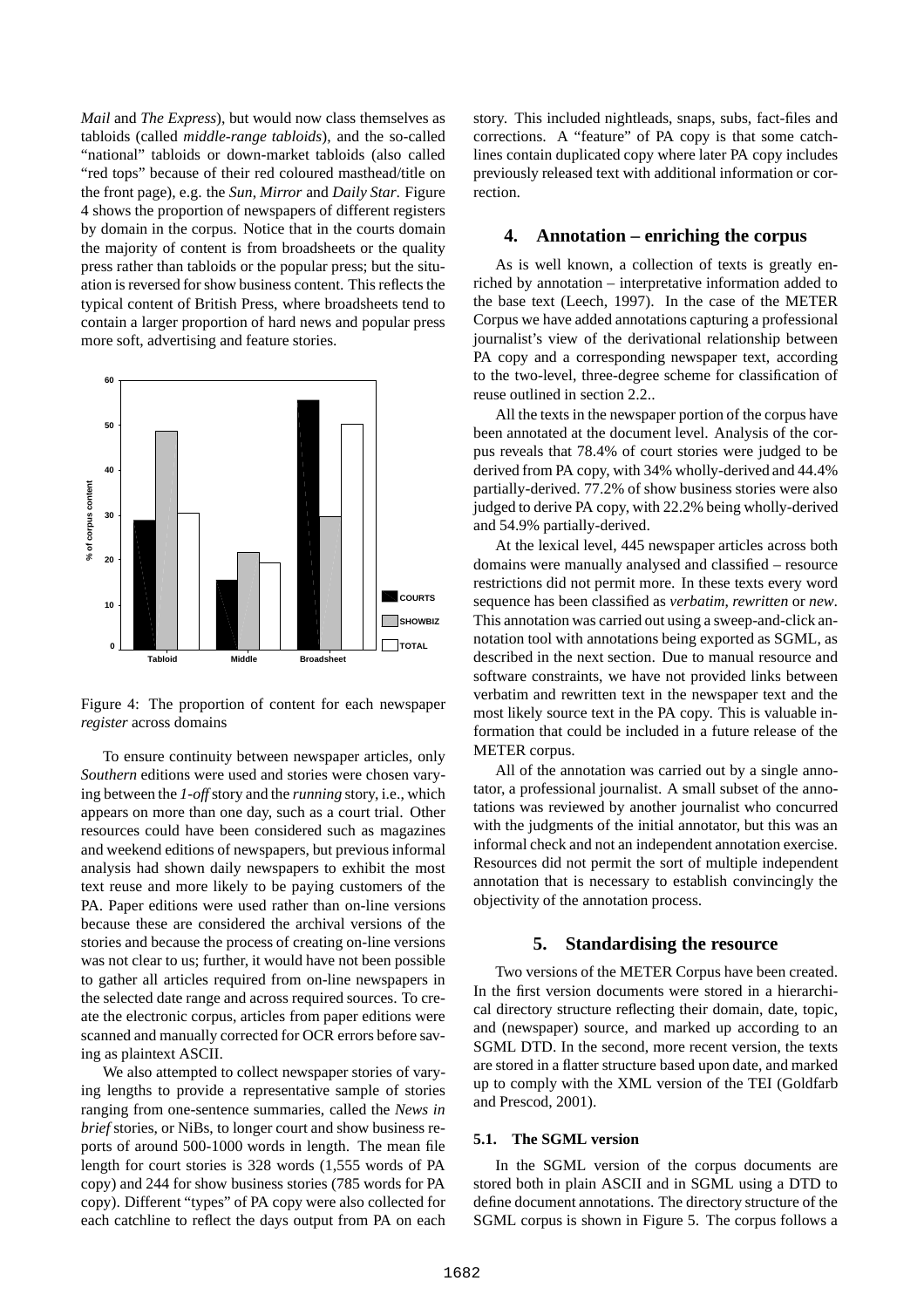parallel structure, divided between PA and newspaper stories. Each of these subtrees is then subdivided into rawtexts (plain ASCII text) and those annotated according to the original SGML schema. The corpus is further divided by domain (courts and show business), date of publication *for the PA catchline* (post-dated newspapers are stored according to release by PA to make the structure parallel), catchline with the texts themselves – either newspaper articles, or pages of PA copy – occurring as the leaves of the tree structure. More information about this structure can be found in Gaizauskas et al. (2001).



Figure 5: Directory structure of the SGML version

Subsequent to an initial beta release of the SGML version, feedback from some users suggested that the deep hierarchical file structure was difficult to work with. Furthermore, our SGML markup scheme did not conform to international corpus encoding formats such as the Text Encoding Initiative, TEI, which aim to promote standardisation and exchangeability. To address these concerns we transformed the SGML version into a TEI-conformant structure which includes a physical re-structuring and re-annotation of the corpus data into TEI format (see Sperberg-McQueen and Burnard (1999) for more information on TEI).

### **5.2. The TEI version**

In the TEI version, the main body of the corpus is divided into 27 files based upon the publication date of PA catchlines. Information about the corpus as a whole including publication information and the definition of attributes specific to the METER corpus (e.g. the document and lexical-level text reuse annotation scheme) are defined in a global header file. Attributes are associated with *elements* (or tags) which encapsulate the corpusin TEI. Files for each day contain a local header defined by the  $\lt$ teiHeader $>$  tag lex that includes the XML filename, publication date and domain identifier: "courts", "showbiz" or "courts showbiz" (some dates contain texts from both domains). PA copy and newspaper texts are grouped by catchline.

```
<TEI.2>
<teiHeader>
 <fileDesc>
  <titleStmt>
   <title>The Meter Corpus data for 01'03'2000</title>
  \epsilon/titleStmt>
  <publicationStmt>
    <p>Section 22</p>
  </publicationStmt>
  <sourceDesc>
    <p>File path: "meter01_03_2000.xml"</p>
  </sourceDesc>
 </fileDesc>
 <profileDesc>
  .<br><textClass>
   <catRef target="courts"/>
  </textClass>
 </profileDesc>
</teiHeader>
<text id="M01032000">
<group>
<text id="M01032000-1" n="burstein">
<body>
<div id="A622" n="pa-01032000-1" type="courts"
ana="src">
<br>\n<b>W</b> n = "1" /<head type="patext">COMPOSER CHALLENGED...</head>
<p>
<s n="1">Composer Keith Burstein, seeking....</s>
\langle p \rangle</div>
<div id="M747" n="times-01032000-1" type="courts"
ana="pd">
<br>\n<br>\n<math>npb</math> n = "3" /<head type="news">Musician stunned...</head>
<p>
<s n="1">A COMPOSER of classical music was....</s>
\langle/p>
\langlediv><div id="M748" n="guardian-01032000-1" type="courts"
ana="pd">
<br>\n<b>ch</b> n="10"<head type="news">Composer's 'incredulity'...</head>
<p>
<s n="1">
<seg ana="rewrite">A</seg>
<seg ana="verbatim">composer</seg>
<seg ana="rewrite">yesterday</seg>
<seg ana="verbatim">told the high court</seg>
.
.
.
</s>
</div>
</body>
</text>
</group>
</text>
</TEI.2>
```
Figure 6: An example METER corpus day file

All catchlines for the date are encapsulated within a <group> tag and individual catchlines are demarcated using the  $\langle \text{body} \rangle$  tag.

Each page of PA copy and newspaper article is demarcated using the  $\langle$  div $\rangle$  tag and within each text, paragraphs and sentences are marked using the  $\langle p \rangle$  and  $\langle s \rangle$  tags respectively. Sentences are numbered from 1 to *n* for each text and all texts within the corpus are given unique identifiers. A number of newspapers are further annotated at the lexical-level and text is marked as either verbatim, rewrite or new using the  $\langle \text{seg} \rangle$  tag where the "ana" attribute is used to indicate the category of lexical-level reuse.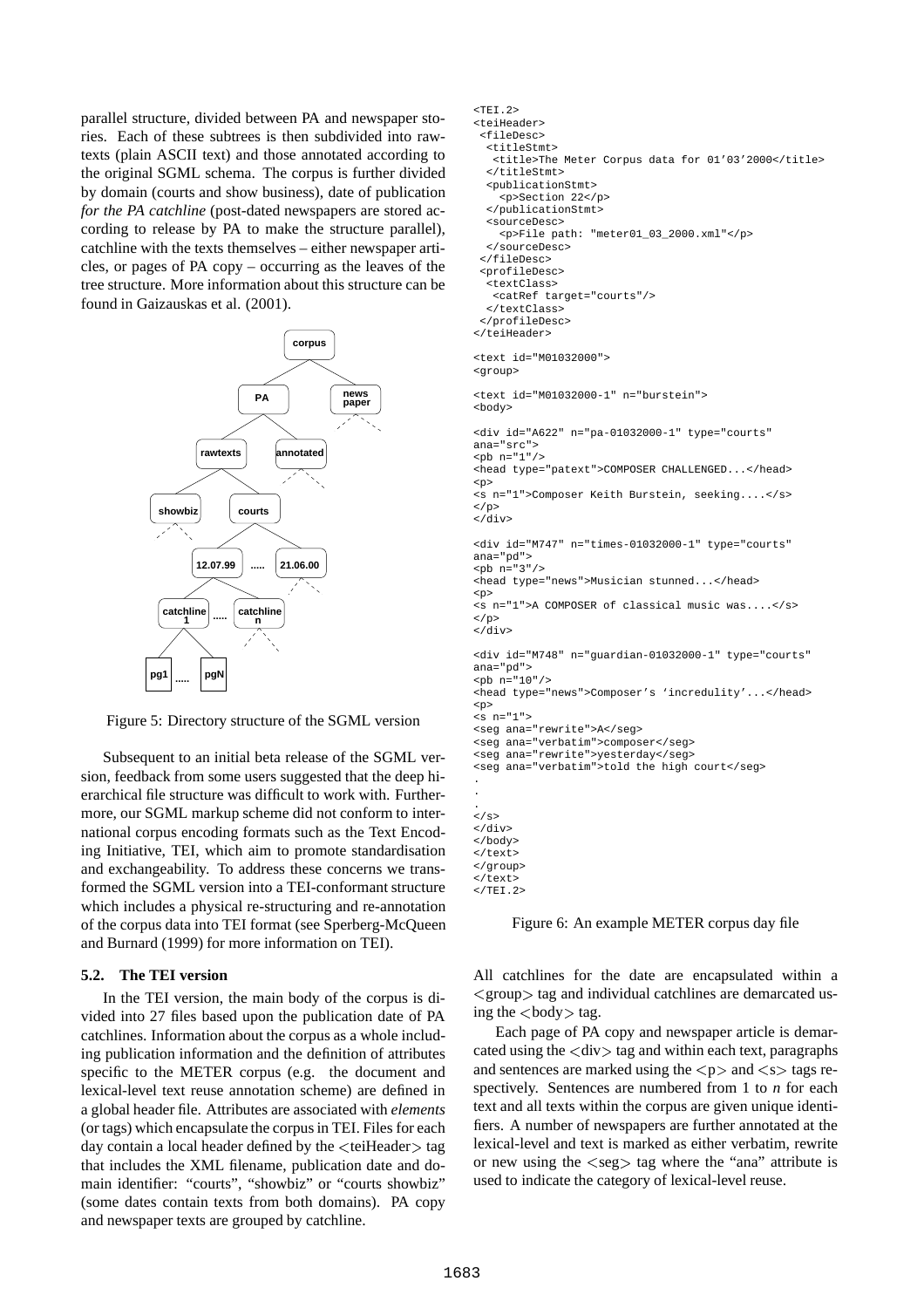

Figure 7: Markup of individual files which represent days

Document-level reuse is captured in the  $\langle \text{div} \rangle$  tag by the "ana" attribute. Each text also has a <head> tag which captures the title (also known as a headline) and an optional tag indicating the author of the news story if present.

Figure 6 is an example of a METER corpus file in TEI for the day  $01'03'2000$ . Before  $\langle\text{group}\rangle$  and  $\langle\text{body}\rangle$ tags are <text> elements with the 'id" attribute specifying the date and date/catchline respectively. The example contains a page of PA copy and two newspaper articles from the Times and Guardian respectively. Only the second newspaper text contains lexical-level annotation. All texts in the corpus are sequentially numbered as specified by the "id" attribute for the  $\langle \text{div} \rangle$  tag which also contains the following attributes: 1) "n" - to identify each text within the day file, 2) "type" - indicates the domain and 3) "ana" - indicates the document-level reuse category for a newspaper (*wd*, *pd* or *nd*), or *src* for PA. The "n" attribute of the  $\langle pd \rangle$ tag contains the page number of PA copy or the page number of the article within the original newspaper. Catchlines within each day are alphabetically ordered and PA pages ordered by the time of their release. The order of newspaper texts is arbitrary. Figure 7 illustrates the composition of a TEI-encoded file for any given day in the corpus down to sentence-level and more detailed information can be found in Piao et al. (2002).

The whole Meter corpus is encapsulated by a single TEI tag: <teiCorpus> contained in the driver file. However, physically the corpus is separated into 27 files. We split the corpus to allow individual blocks to be processed rather than the entire corpus which collectively amounts to roughly half a million words and could prove too large to process conveniently as a single block. To enable parsing of the entire corpus, however, a *driver* file is used which allows physical separation of data but facilitates collecting them together when needed. The driver file brings together the global header file for the METER corpus, the 27 files (called *sections*) which are defined as entities in the *textlist.ent* file and other auxiliary documents required for parsing the corpus. The TEI version of the corpus consists of four main parts (see also Figure 8):

- 2. corpus data stored in twenty-seven files reflecting catchline dates;
- 3. the TEI2 DTD and other auxiliary documents such as an entity file defining character reference names for non-ASCII characters;
- 4. a driver file linking all of the components.

 $pd$  the METER corpus will be published by ELRA<sup>3</sup>, the Eu-The TEI DTD file can either be installed locally or be accessed via a URL<sup>2</sup>, allowing access from anywhere in the world. In Figure 8, the dotted line encloses the whole Meter corpus and a parser accesses each component of the corpus through the driver file. In order to facilitate easier distribution and utilisation, we transformed the corpus into a structure conforming to the XML version of the TEI (see, e.g., Goldfarb and Prescod (2001)). This version of ropean Languages Resources Association, and we envisage that it will provide an ease to use and highly useful language resource.

# **6. Conclusions**

We have presented the METER corpus, a novel corpus primarily built for the analysis of text reuse in journalism and for the evaluation of automatic approaches to measure text reuse. Although limited in terms of the domains, dates and stories selected the METER corpus is the first corpus of its kind and its creation has illuminated a set of issues surrounding the construction of such a resource.

Construction of the METER corpus has benefited from journalistic and computational linguistic expertise, the former to determine and gather its content, the latter to make the resource accessible through computational means to a wide audience. The data has been carefully selected and the composition of domains, newspapers, styles of newspaper, lengths of stories and variety of catchlines makes this a representative sample of contemporary British Press. The

 ${}^{2}$ For example, the Meter driver file accesses the TEI DTD file via the Web at: http://www.tei-c.org/P4X/DTD/tei2.dtd

<sup>&</sup>lt;sup>3</sup>Release is scheduled for Spring/Summer 2002 pending some final copyright clearances.

<sup>1.</sup> a global <teiCorpus> header file;